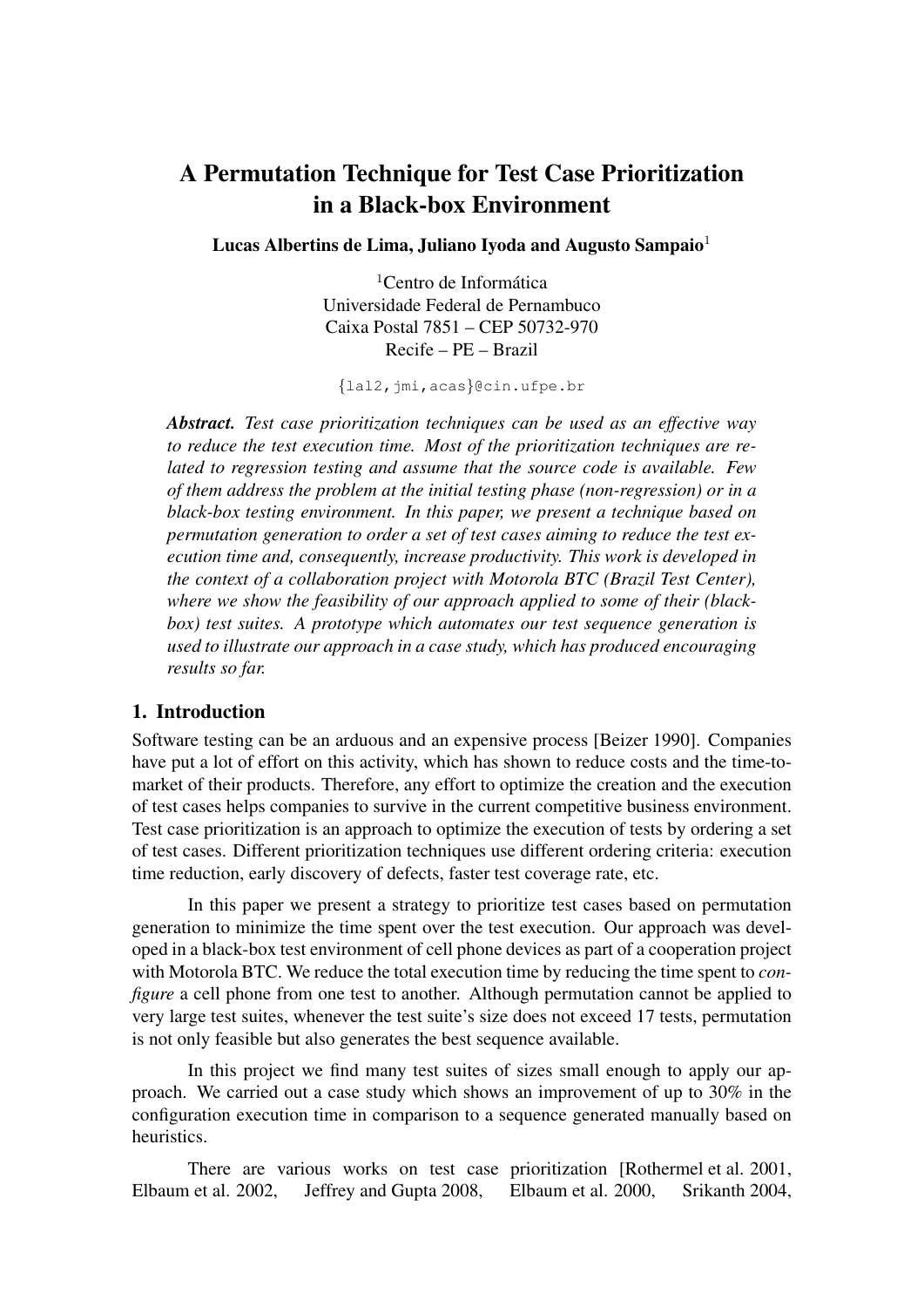Qu et al. 2007]. Most of them are applied to a white-box environment. All of them try to find sequences of test cases which bring gains with respect to specific objectives, but none of them finds the best sequence as they use heuristics. As we propose a brute force permutation algorithm that always finds the best solution, we regard our approach as a complementary technique to those previous works. Differently from them, our main concern is not to find good heuristics for sequence generation (as we generate all of them), but to find good metrics which accurately capture a test suite execution time.

The remainder of this paper is organized as follows. Section 2 presents our approach and briefly describes a prototype which automates the test sequence generation. A case study which illustrates our approach is presented in Section 3. Section 4 describes related work and Section 5 concludes.

#### 2. A Permutation Technique for Test Case Prioritization

We consider only functional tests generated from requirements documents. The source code of the system under test is not available to us. The test cases are specified in English and are executed manually.

Our ordering aims at reducing the time spent on test execution. In order to achieve that, we use the idea of reusing the configurations (the state) left in the cell phone by a test [Rodrigues et al. 2007]. For example, suppose that one of the steps of the test  $T_1$  stores a new contact in the phonebook. If there is another test, say  $T_2$ , whose precondition is the existence of a contact in the phonebook, then such test could simply run after  $T_1$ . Otherwise, the tester would have to add this contact to configure the phone *before* executing  $T_2$ . This ordering saves time and effort from the tester as the new contact is already in the phonebook as a byproduct of  $T_1$ .

The prioritization problem has been formally defined as follows:

Definition 1 *Let* S *be a test suite,* P *the set of permutations of* S *and* f *a function from* P *to the real numbers. The test case prioritization problem consists in finding*  $p \in P$  *such that*

$$
\forall p' \in P. \ (p \neq p') \Rightarrow (f(p) \leq f(p'))
$$

The function  $f$  represents a measure function which allows us to compare two permutations.

The main problem of test cases prioritization is the generation of  $P$ . We have to produce all permutations of test cases, which in practice is not feasible for a large number of tests. For instance, assuming that it takes  $1\mu$ sec to generate a single permutation, the permutation of up to 12 tests takes no more than few minutes. But, for 17 tests, it takes 10 years. For more than 25 elements, the time required is far greater than the age of the earth [Sedgewick 1977]. Because of this, all related works focus on the usage of heuristics in the prioritization problem. However, we noticed that several test suites used by Motorola BTC contains less than 17 test cases. This was the main motivation to develop an approach which exhaustively looks for the best sequence. Therefore, unlike all related work, we are not concerned with the definition of appropriate heuristics for test sequence generation. Our main concern in this work is the definition of an appropriate f which captures the correct notion of an efficient sequence. In our case, f is related to the level of reuse of phone configurations that a sequence possesses. Our function f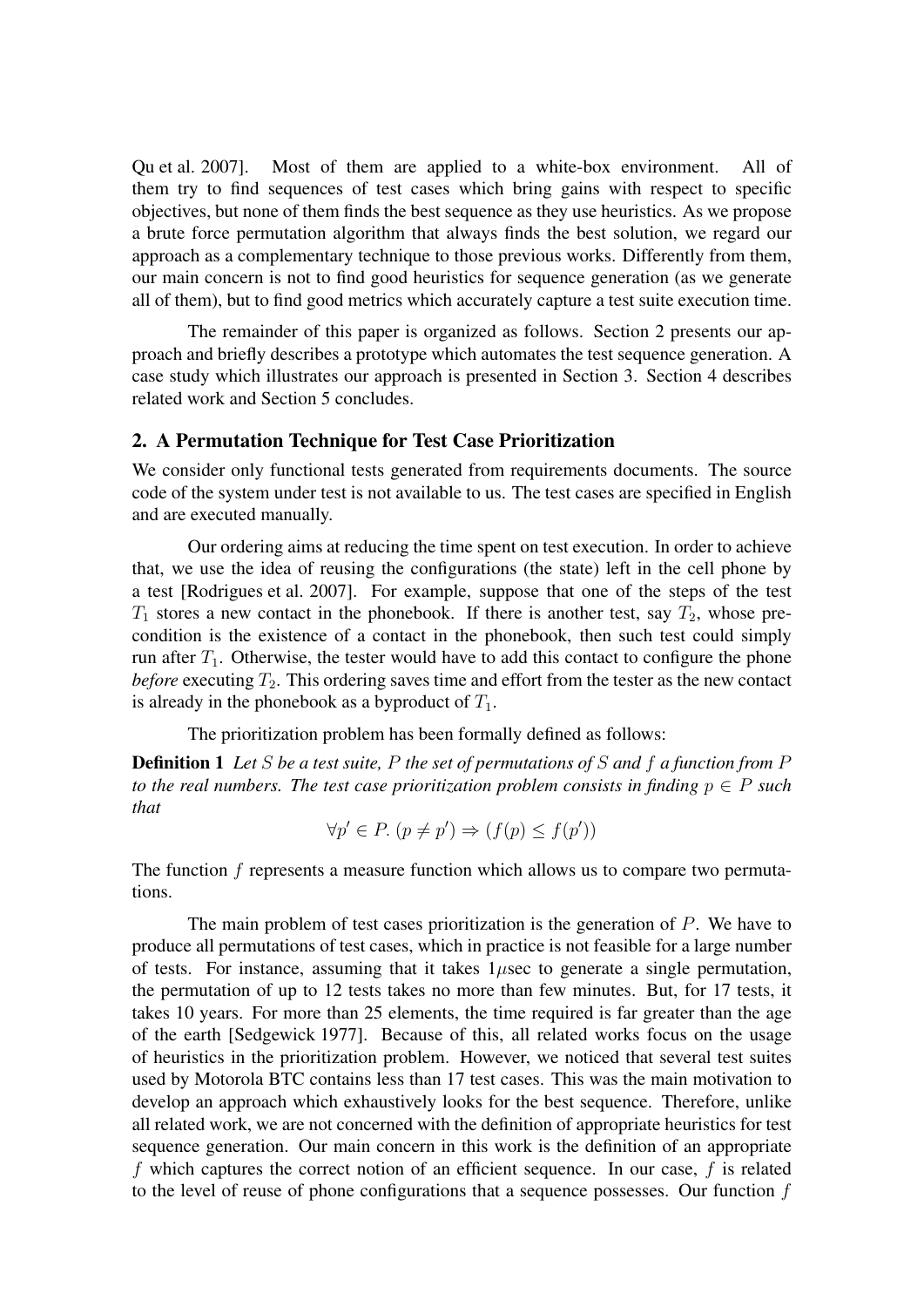computes the time the tester spends configuring the phone between the execution of two tests.

Before detailing the permutation strategy, we define some concepts related to a test case:

Identifying Information ID, suite and description.

Setups A set of configurations that does not change during test execution of a suite. For instance, the set up of specific configuration bits on the cell phone does not change during the execution of the entire suite. These configurations should be executed before the whole test sequence.

Phones Each phone can be a PUT (Phone Under Test) or an auxiliary phone.

Input/Output Input is the required state of the phone before the execution of a test. Output is the state of the phone after the execution of a test. The input is data required to be stored on the phone before the execution of a particular test. The output data represents the state of the phone when the test is finished. For instance, "the phone contains 3 GIF files" and "there is 1 contact in the phonebook" are examples of inputs and outputs.

#### 2.1. The Permutation Technique

We develop a technique based on permutation generation of all possible sequences from a test case set. This decision is justified by the fact that many test suites we deal with have a limited size of elements, which allows computers of today to generate all possibilities and return the best results.

Based on this idea, we developed an algorithm that generates the permutations with a pruning mechanism for optimization. During the generation of a particular permutation, the algorithm checks if the (partial) sequence generated is already worse than the best sequence found so far. If so, it does not generate the rest of that particular subsequence, nor any sequence with that specific prefix, as the time can only increase by adding more tests to the sequence. We use the term *cost* to refer to the time taken to configure a phone.

Our function f reflects the level of reuse of configuration data (input and output) of cell phones. The cost computed by f is simply the total time spent with *configurations* after executing the entire test suite. Figure 1 shows a simplified example of how the calculation works. Each box represents a test case, where we only show its input and output data. On the first element, we cannot reuse any data as there is no previous test. So, we add to the total cost of the sequence the time to add the input data of the test A. In this case, we add the time a tester takes to insert 1 Email. The time to setup each kind of configuration was measured in an experiment. After the test A is executed (the steps for executing the test are omitted from the Figure 1), we can reuse the outputs of A in the inputs of B. Note that the execution of test A produced a second Email. So, before executing the test B, the tester does not need to add the two Emails required, only the GIF file. The time spent on adding a GIF is added to the total cost. At last, from B to C, we can reuse the two Emails and one of the two GIFs needed in C, adding to the total cost only the time spent on adding one more GIF.

There is still one issue missing in this calculation: what about tests with multiple phones (say, several PUTs and several auxiliary phones)? How do we reuse their inputoutput information? This scenario makes the calculation a little bit more complex. This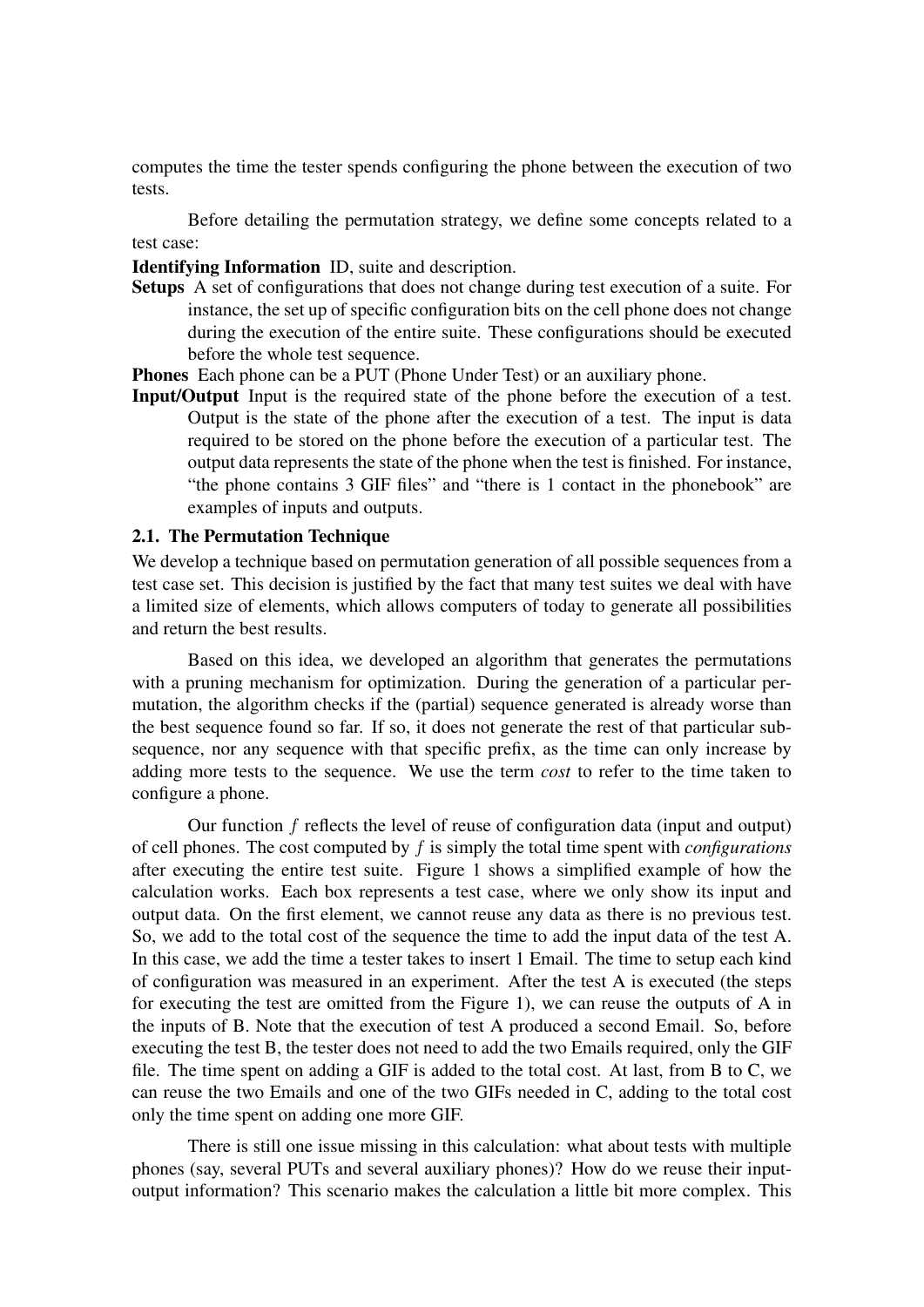

**Figure 1. An example using the reuse function.**

happens because, before calculating the final cost, we have to combine, say, each PUT's output with another PUT's input to check which combination produces the lowest cost. Figure 2 shows a possible combination where the outputs of the phone X are reused by the phone Y'. Similarly, the outputs of phone Y are reused by the phone  $X'$  (assuming that all phones are, say, PUTs).

To perform this verification, we apply an algorithm similar to the permutation one. For instance, the phones of test A in Figure 2 are combined with phones of the same kind in test B. By traversing these matchings we can verify which pairs make more reuses. As tests usually require one or two phones (three at most), the generation of these pairs does not impact the total sequence generation time. We do not promote reuse from a PUT to an auxiliary phone (or vice-versa) as, in general, auxiliary phones cannot be used as PUTs.



**Figure 2. A possible phone combination.**

Another aspect related to the calculation of the cost is the decision to accumulate the state of the phones from one test to the next. Keeping the state means that a phone that is used through a sequence of tests can accumulate data from the reuses of all test cases executed. An example can be seen in Figure 3, where the state of test A is updated with an Email and a GIF file. Note that the GIF file is not used by the test B, but it is still in the phone state. So, it can be reused by the test C without any configuration cost added to the sequence. The GIF file is only reused by test C, as a result of the accumulated state of the phone after executing tests A and B.

Alternatively, we can calculate the cost without taking into account the cumulative phone state by looking strictly at the possible reuses between two test cases. In this case, the cost of running two particular tests is immutable regardless the sequence (the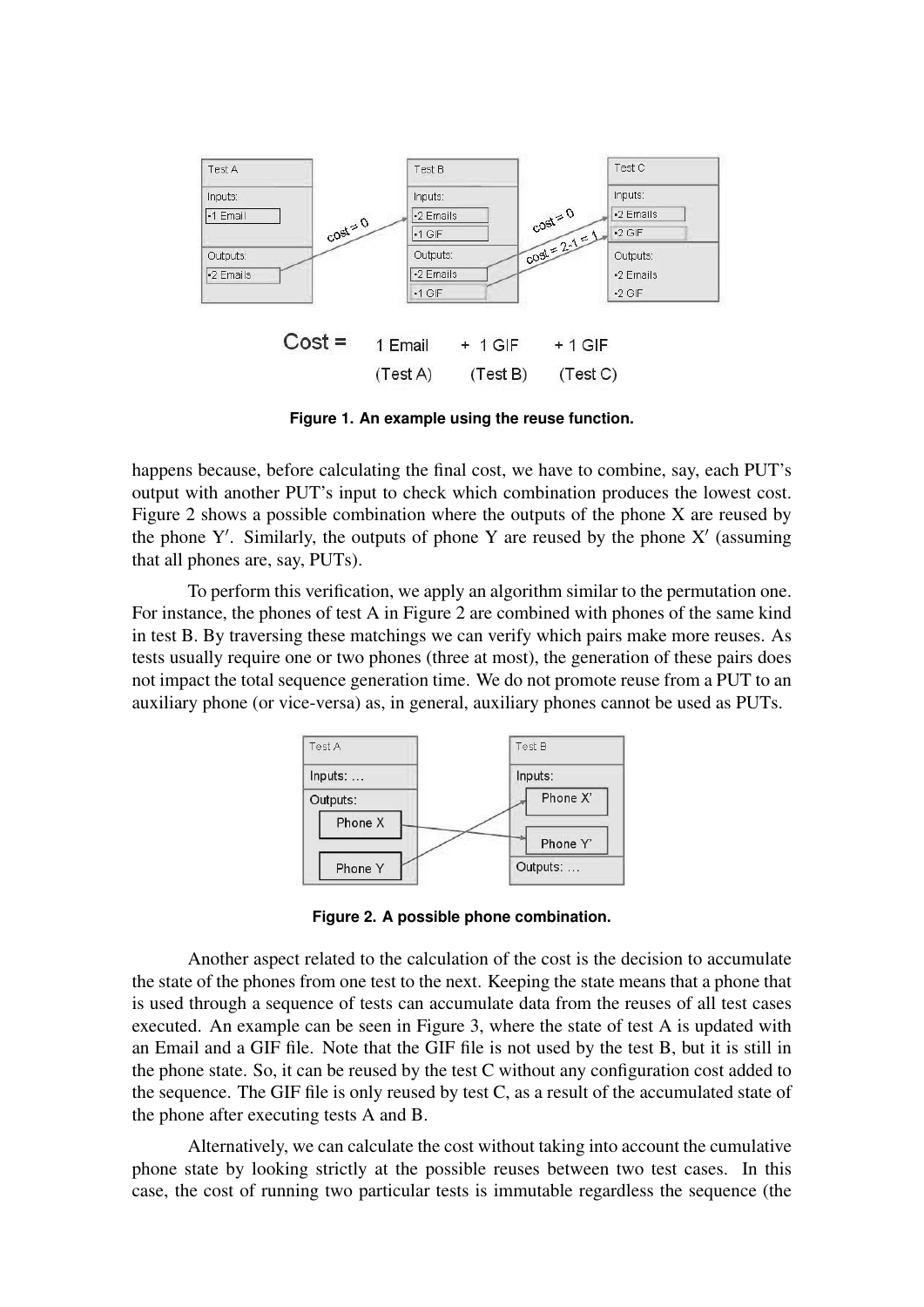

**Figure 3. An example keeping the phone state.**

context) they belong to. This happens because they do not suffer any interference from the execution of any other tests executed previously. This variation allows us to calculate the costs of reuse between any two tests in advance before generating the permutations.

Both stateless and stateful approaches have advantages and disadvantages. The former has a better performance as the costs between tests do not change and their costs are calculated only once. Therefore, they can be stored in advance and inspected when needed. This cannot be applied to the stateful algorithm as the state of the phones changes along the sequence and affects all the following tests. So, each possible sequence requires the cost to be computed on the fly. On the other hand, the stateful approach undoubtedly produces a more accurate calculation concerning the execution time.

### 2.2. The Tool

A tool has been developed to allow us to run some experiments to validate our approach. Both stateless and stateful approaches have been implemented. The tool allows the user to store test cases and their attributes (ID, suite, description, setups, input and output).

After including the test cases, the user can choose a group of them to be prioritized, as shown in Figure 4. By pushing the *prioritize* button a specific permutation algorithm is run (stateless or stateful).

The best sequences are shown in a table. Notice that depending on the amount of reuses, the number of best sequences can be very large (several sequences might have the same lowest cost). The fewer the reuses among the tests, the larger the set of best sequences. This happens because the number of possibilities is huge. For example, for 12 tests, there are 479,001,600 sequences, so there is a high probability of existing more than one best sequence. The tool also displays the expected time spent on data configuration between tests. Notice that this time does not correspond to the whole sequence execution time, but only to the sum of all configuration times. The time spent on the execution of the test steps is not part of our cost calculation.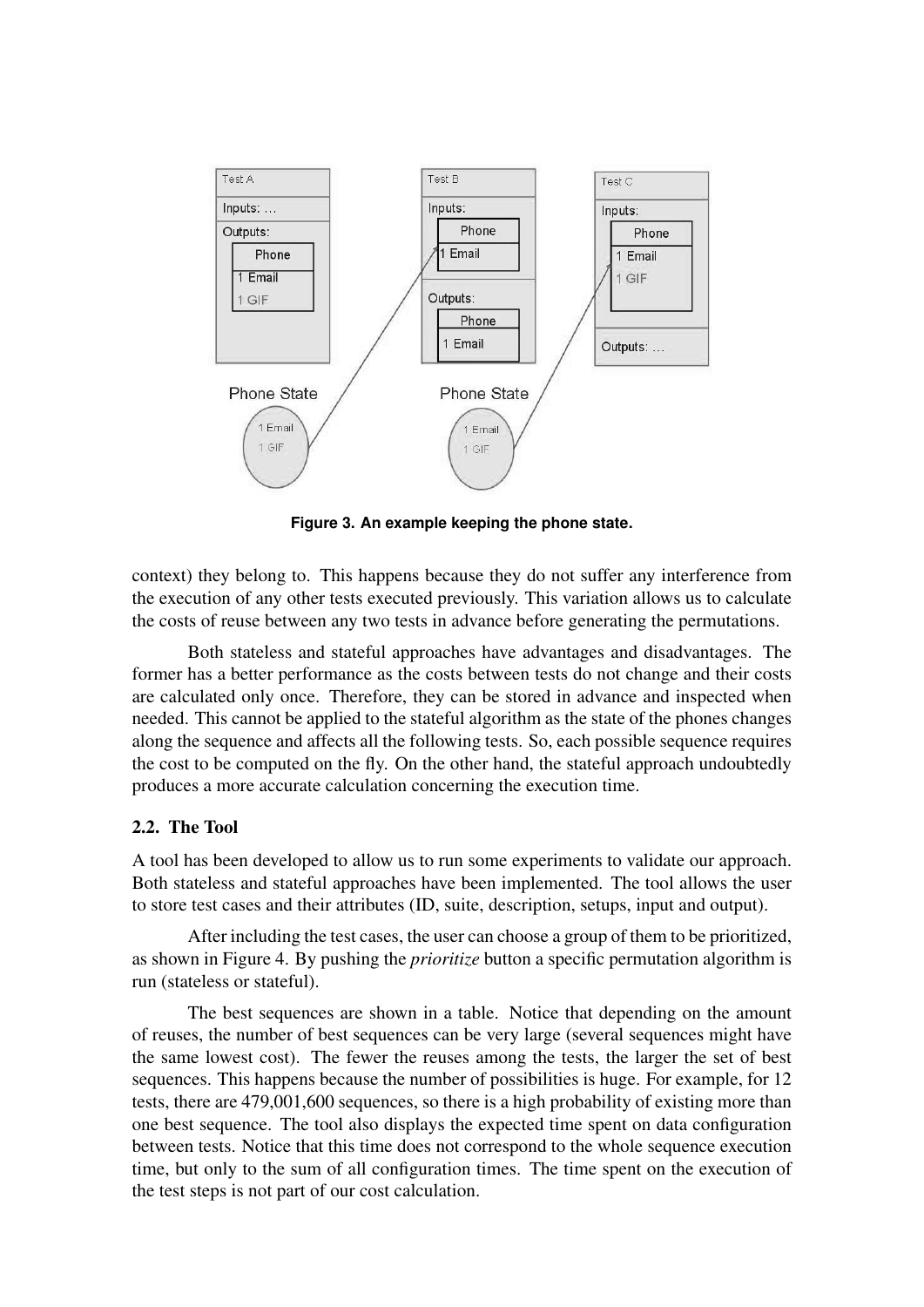|                                | Prior Tool Application              |                 |              |                |     |                |     |     |                |            |           |              |
|--------------------------------|-------------------------------------|-----------------|--------------|----------------|-----|----------------|-----|-----|----------------|------------|-----------|--------------|
| File                           |                                     |                 |              |                |     |                |     |     |                |            |           |              |
|                                | Choose the tests to be prioritized: |                 |              |                |     |                |     |     |                |            |           | $\land$      |
|                                | Test ID                             | Test S $\wedge$ |              |                |     |                |     |     |                |            |           |              |
|                                | IM 009<br>193                       |                 |              |                |     |                |     |     |                |            |           |              |
|                                | 194<br>IM 009                       |                 |              |                |     |                |     |     |                |            |           |              |
|                                | IM 009<br>195                       |                 |              |                |     |                |     |     |                |            |           |              |
|                                | IM 009<br>264                       |                 |              |                |     |                |     |     |                |            |           |              |
| ▽                              | IM 009<br>92                        |                 |              |                |     |                |     |     |                |            |           |              |
| ▽                              | IM 009<br>248                       |                 |              |                |     |                |     |     |                |            |           |              |
| $\overline{\mathsf{v}}$        | 249<br>IM 009                       |                 |              |                |     |                |     |     |                |            |           |              |
| $\blacktriangledown$           | 250<br>IM 009                       |                 |              |                |     |                |     |     |                |            |           |              |
| $\leq$                         | 251<br>IM 009                       |                 |              |                |     |                |     |     |                |            |           |              |
|                                | 252<br>IM 009                       |                 |              |                |     |                |     |     |                |            |           |              |
| $\leq$                         | IM 009<br>263                       |                 |              |                |     |                |     |     |                |            |           |              |
|                                | 91<br>IM 009                        |                 |              |                |     |                |     |     |                |            |           |              |
|                                | T1<br>Teste                         |                 | $\checkmark$ |                |     |                |     |     |                |            |           |              |
|                                | Prioritization Type:                |                 |              |                |     |                |     |     |                |            |           |              |
|                                | $\bigcirc$ Stateless                |                 |              |                |     |                |     |     |                |            |           |              |
|                                | Stateful                            |                 |              |                |     |                |     |     |                |            |           |              |
|                                |                                     |                 |              |                |     |                |     |     |                |            |           |              |
|                                | PRIORITIZE                          |                 |              |                |     |                |     |     |                |            |           |              |
|                                | Sequences                           |                 |              |                |     |                |     |     |                |            | $\hat{ }$ |              |
|                                | <b>Best Results</b>                 |                 | $\mathbf{1}$ | $\overline{c}$ | 3   | $\overline{4}$ | 5   | 6   | $\overline{7}$ | $^{\rm 8}$ |           |              |
| Group 1 - Expected Time: 376 s |                                     |                 |              |                |     |                |     |     |                |            |           |              |
| 1º Best Sequence:              |                                     | 91              | 92           | 248            | 249 | 250            | 251 | 252 | 263            |            |           |              |
| 2º Best Sequence:              |                                     |                 | 91           | 92             | 248 | 249            | 250 | 251 | 263            | 252        |           |              |
|                                | 3º Best Sequence:                   |                 | 91           | 92             | 248 | 249            | 250 | 263 | 251            | 252        |           |              |
|                                | 4º Best Sequence:                   |                 | 91           | 92             | 248 | 249            | 251 | 250 | 252            | 263        |           |              |
| 59 Best Sequence:              |                                     |                 | Q1           | 92             | 248 | 249            | 251 | 250 | 263            | 252        |           | $\checkmark$ |

**Figure 4. The prioritization tool.**

**Table 1. Comparison among approaches.**

| <b>Generation Type</b> | <b>Generation Time</b>          | # best results | <b>Configuration Time</b> |
|------------------------|---------------------------------|----------------|---------------------------|
| Manual (Stateless)     | Around 2 weeks                  |                | 641                       |
| Manual(Stateful)       | Around 2 weeks                  |                | 617                       |
| Automatic (Stateless)  | 53 sec                          | 96             | 455                       |
| Automatic (Stateful)   | $7 \text{ min } 21 \text{ sec}$ | 45360          | 431                       |

## 3. Case Study

We used the tool presented above to carry out a case study in collaboration with the Integration Test Team of Motorola BTC. This team already uses heuristics to generate test sequences manually [Rodrigues et al. 2007]. Their approach has already brought some gains to their performance. In this case study, we work with an specific software component test suite. It contains 12 test cases with all configuration data available.

Before carrying out the case study, we collected the execution time of each kind of configuration in a small experiment. We measured how long does it take to, say, add a contact in the phonebook, add a GIF file to the cell phone, delete an Email, etc. We measured these times from two testers: a beginner and an expert. They performed the setup of all kinds of configurations (27 in total) in different sequences. These times were used to calculate the configuration time of the test sequences generated by both the manual approach and by our tool.

The comparison between these approaches is shown in Table 1. In the first two rows we see that the manual methodology takes around two weeks to generate the sequences. This happens because the testers devote a small period of time per day to work on the sequence generation. So, the whole process can drag on for two weeks. The manual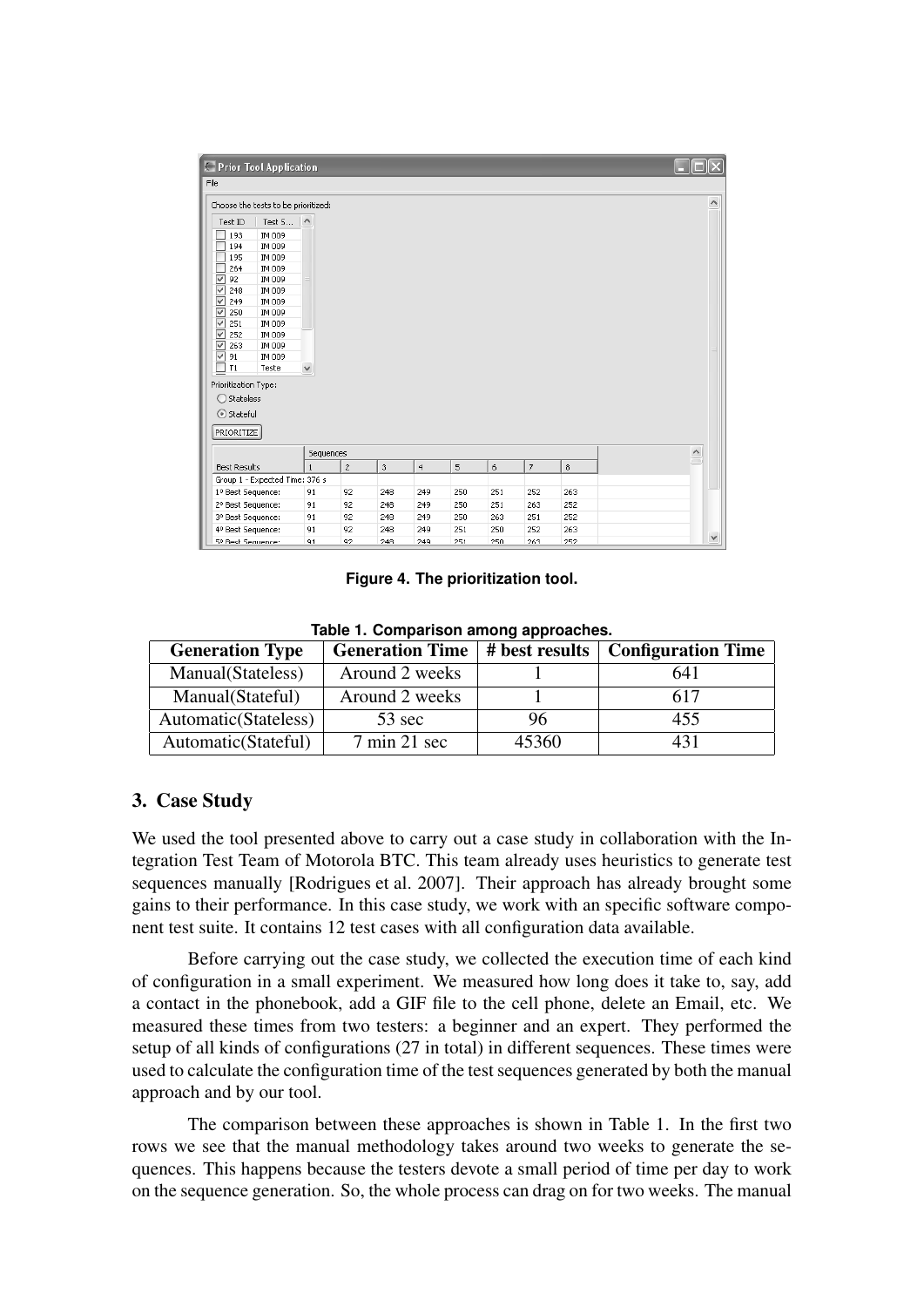approach uses a heuristic which always returns a single sequence, which is not guaranteed to be the best one. The last two rows show the outcome of our tool. Not surprisingly, its generation time is far better than the manual generation. The large number of draws returned by our tool was explained above (the large number of possible sequences and few opportunities for reuse can impact the amount of best sequences). In the case of the stateful permutation, this number is even larger. This happens because a particular test placed at a specific position in the sequence may well be placed in several subsequent positions with the same cost (provided that the subsequent tests do not delete configurations). This increases the number of possible best sequences in comparison to the stateless permutation.

The configuration time on both stateless and stateful techniques improved the *configuration* execution time in around 30% in comparison to the manual approach (i.e., the time spent to execute the *configurations* of the sequences generated by the tool is 30% less than the time spent to execute the *configurations* of the sequence generated manually). This is not surprising as the tool verifies all possible sequences and therefore guarantees the best results. Also, a sequence created manually has high probability of not been the best one because some group of reuses can be difficult to visualize by a human being, especially if we think of the amount of possible permutations. Hence, providing an automatic generator is doubly advantageous: it produces the best execution sequences in less time.

## 4. Related Work

This section briefly describes related works on test case prioritization and illustrates the variety of criteria applied to test sequence generation.

Rothermel et al. show empirical results from code-based techniques applying different strategies like coverage of statements and branches [Rothermel et al. 2001]. Their main aim is to improve the rate of fault detection measured in terms of APFD (Average of the Percentage of Faults Detected). This approach was extended later to provide more techniques using coverage of functions [Elbaum et al. 2002]. Jones and Harrold presented a technique which prioritizes test cases using the modified condition/decision coverage (MC/DC) criterion, which is a form of exhaustive testing that uses branch coverage [Jones and Harrold 2001]. Srivastava and Thiagarajan propose a test case prioritization technique based on basic block coverage for large systems [Srivastava and Thiagarajan 2002]. Kim and Porter modeled regression testing as an ordered sequence of tests and presented a history based on a prioritization technique which utilizes information from previous tests [Kim and Porter 2002]. Jeffrey and Gupta propose techniques based on statements coverage that takes in consideration how statements affect each other [Jeffrey and Gupta 2008]. Qu et al. present a technique applied to black-box testing but still in the regression test context [Qu et al. 2007]. It uses historical information of test cases execution and classifies them based on the fault types they revealed. Avritzer and Weyuker propose test case prioritization to other test phases different from the regression test [Avritzer and Weyuker 1995]. They present techniques to order test cases of systems modeled as Markov Chains. Shrikanth proposes an approach to prioritize test cases using requirements engineering research to identify severe faults earlier [Srikanth 2004].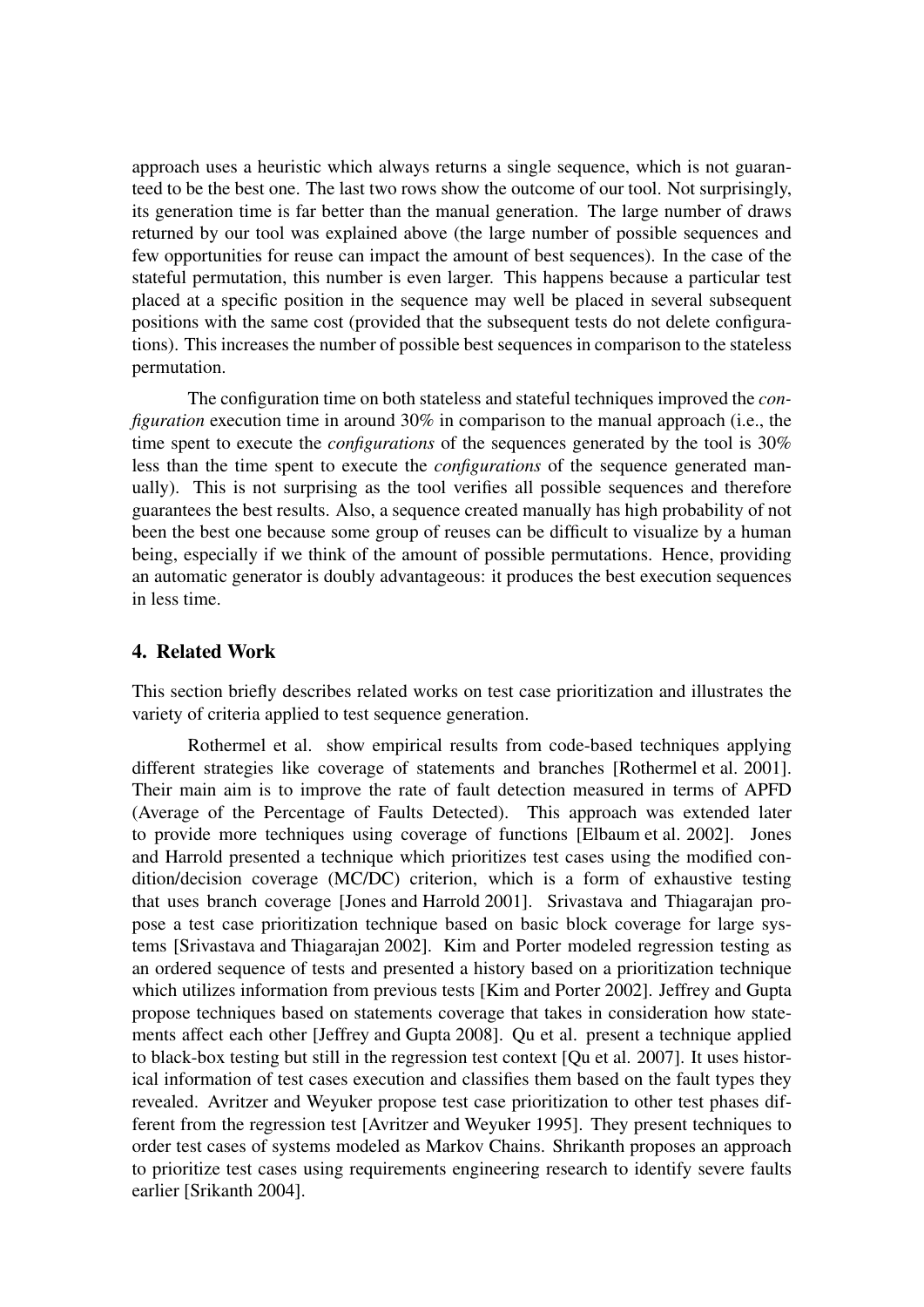The approach proposed by Rodrigues et al. is the main motivator of our work [Rodrigues et al. 2007]. They propose a methodology to construct sequences of tests to be executed in a ordered way on the context of cell phone testing at Motorola BTC. They use a tree structure where each node represents a test, which is modeled as a pair of input and output data. The root node is a test which requires no initial configuration effort for its execution. The following nodes are those whose inputs intersect the outputs of the root node. Such nodes reuse the current state of the cell phone. The remaining tree is built using the same criterion. Once the tree is constructed, the longest path from the root to a leaf is considered the best sequence to run. This approach, as ours, is based on the reuse of configurations of the phone, which reduce re-work and, consequently, the effort spent on the execution. Despite their good results in comparison to an ad-hoc order, the heuristics proposed do not guarantee the discovery of the best sequences. For example, a sequence which requires more effort initially but reuse a lot more at the end can be better overall than a sequence which, although begins with no effort, takes no advantage of reuse. For a large test suite, however, this technique provides a better (feasible) alternative in comparison to permutation. The same analysis is valid with respect to all related work described above.

## 5. Conclusion and future work

In this paper, we described a new technique for test case prioritization in a black-box environment. Our technique applies permutation generation to obtain test sequences which maximizes the reuse of the phone state from one test to the next.

Our algorithm takes into account the time to configure the phone between tests. The time to setup each kind of configuration was measured in a small experiment with two testers. We developed a tool which mechanizes our algorithm and which has been used to perform a case study. Our preliminary case study gave us encouraging results which showed that the best sequences could reduce the *configuration* execution time in up to 30% in comparison to a sequence created manually.

Contrary to all related works, we have adopted a brute force approach to test sequence generation. In the context of our collaboration with Motorola BTC, we found that many test suites contain less than 17 test cases. In these cases, the generation of the best sequence is feasible. Therefore, our experience shows that we cannot always neglect brute force approaches. We are not claiming that brute force is always superior than the approaches based on heuristics. We present a *complementary approach* to the existing works which performs better whenever the suite size restrictions are respected.

The technique presented can be generalized to any stateful system, mainly when configuration data are critical. For instance, in systems using databases like a video rental software, a test to remove a client should run after a test that adds a client. This order saves the time spent to add a client to the database before testing its deletion. Although the main concept of state reuse can be generalized, the actual implementation of the cost function may vary in each application domain.

For future work, we plan to carry out some experiments to measure the execution time of our sequences in comparison to those created manually. This experiment is to confirm that the configuration time do impact the total time of the test execution and also to provide a detailed comparison between our approach and Motorola BTC's manual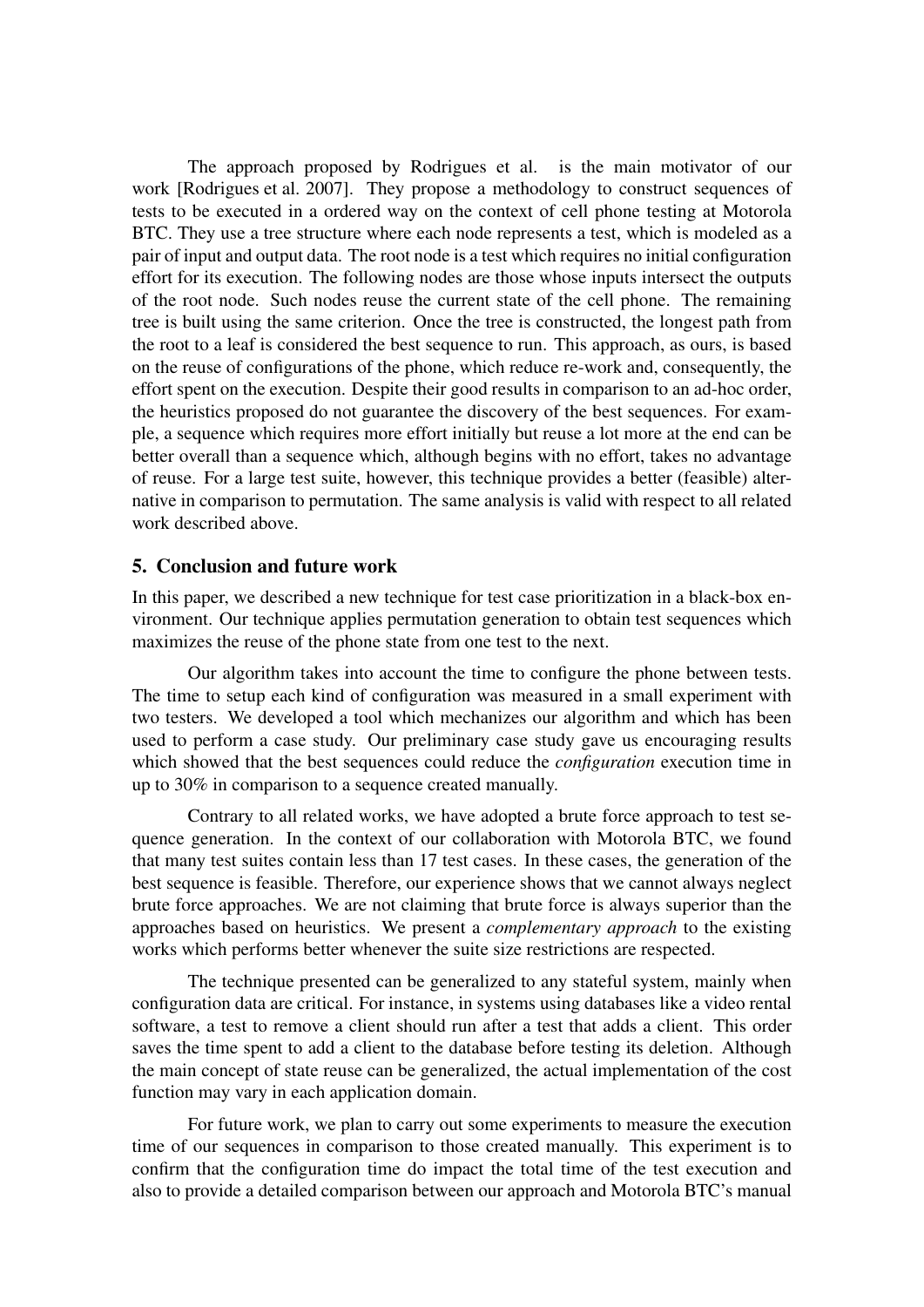technique [Rodrigues et al. 2007].

Another issue to address is the reduction of the number of best sequences generated. To minimize this, we intend to implement an algorithm that detects transitive closures to find tests which do not depend and do not influence any other. These tests can be removed from the permutation. Another optimization is to create equivalence classes of tests which have specific configurations such that one test can represent all others in the permutation algorithm.

We also intend to implement user-defined clusters inside a test suite. This means that the user will be able to choose subsets (clusters) of tests from the test suite which will be ordered first. Afterwards the clusters are prioritized with the remaining tests and other clusters. Each cluster is then treated as single test. To do this, we simply consider the inputs of the cluster to be the inputs of its first test and, consequently, the outputs of the cluster to be the outputs of its last test. This functionality is useful when external factors not related to configuration reuse can interfere in the generation of the best sequences. This feature will improve the scalability of our approach by allowing large test suites to be ordered. However, the best sequence may not be generated anymore. In addition to this feature, we intend to investigate other heuristics to generate test sequences from large test suites.

#### References

- Avritzer, A. and Weyuker, E. J. (1995). The Automatic Generation of Load Test Suites and the Assessment of the Resulting Software. volume 21, pages 705–716. IEEE Transactions on Software Engineering.
- Beizer, B. (1990). *Software Testing Techniques*. International Thomson Computer Press.
- Elbaum, S., Malishevsky, A. G., and Rothermel, G. (2000). Prioritizing test cases for regression testing. In *Proceedings of the International Symposium on Software*, volume 25, pages 102 – 112. ACM.
- Elbaum, S. G., Malishevsky, A. G., and Rothermel, G. (2002). Test case prioritization: A family of empirical studies. *Software Engineering*, 28(2):159–182.
- Jeffrey, D. and Gupta, N. (2008). Experiments with test case prioritization using relevant slices. *J. Syst. Softw.*, 81(2):196–221.
- Jones, J. A. and Harrold, M. J. (2001). Test-suite reduction and prioritization for modified condition/decision coverage. In *ICSM*, page 92.
- Kim, J.-M. and Porter, A. (2002). A history-based test prioritization technique for regression testing in resource constrained environments. In *ICSE '02: Proceedings of the 24th International Conference on Software Engineering*, pages 119–129, New York, NY, USA. ACM.
- Qu, B., Nie, C., Xu, B., and Zhang, X. (2007). Test case prioritization for black box testing. In *COMPSAC '07: Proceedings of the 31st Annual International Computer Software and Applications Conference - Vol. 1- (COMPSAC 2007)*, pages 465–474, Washington, DC, USA. IEEE Computer Society.
- Rodrigues, H., Baden, R., and Júnior, W. (2007). A Test Execution Sequence Study for Performance Optimization. Technical report, Federal University of Pernambuco.